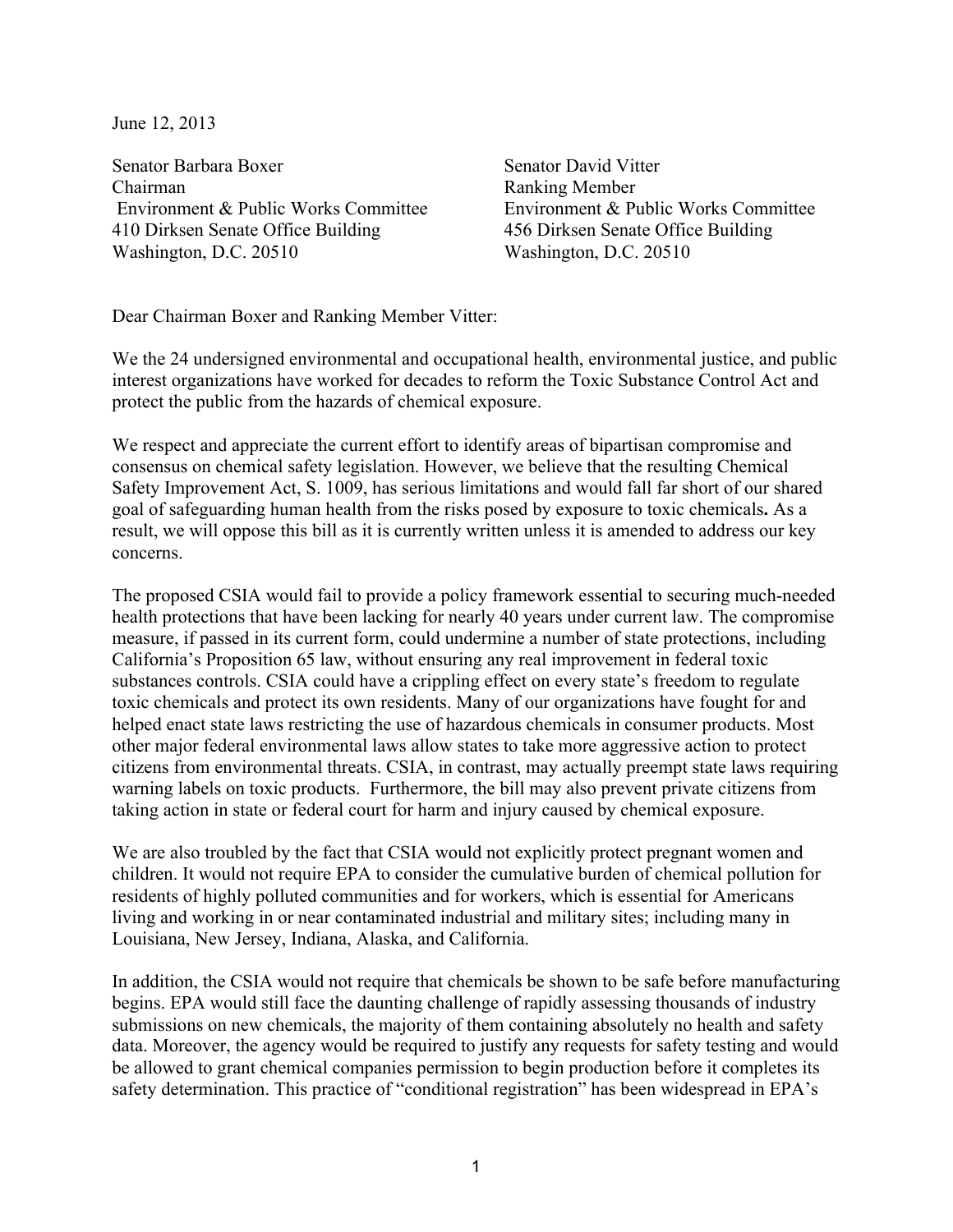pesticides program, which has allowed thousands of pesticides to sidestep important aspects of the traditional approval process.

The proposed bill would do no better at setting up a system to protect the public from the hazards of the 84,000 chemicals already on the market. Overall, it would set a high bar for EPA to enact any restrictions on chemicals, and the burden would remain on the agency to prove that chemicals are harmful, rather than requiring manufacturers to prove they are safe.

CSIA would retain TSCA's current weak safety standard instead of the more protective standard previously proposed by Sen. Lautenberg in his Safe Chemicals Act. Furthermore, it would set no clear timelines to ensure that EPA assesses hazardous chemicals in a timely manner, and it would not establish a quick timeframe for action on chemicals known to be hazardous to human health, including persistent, bioaccumulative toxins.

Finally, the bill would offer too many secrecy protections for chemical companies and may limit the ability of doctors, nurses, first responders and public health departments to obtain vital information about a particular substance to identify and treat people who have been injured by these so-called "secret chemicals."

For these and other reasons the Chemical Safety Improvement Act is not acceptable in its current form. We look forward to working with you to pass legislation that makes public health a priority.

Sincerely,

Pamela K. Miller Executive Director Alaska Community Action on Toxics

Robyn O'Brien Founder AllergyKids Foundation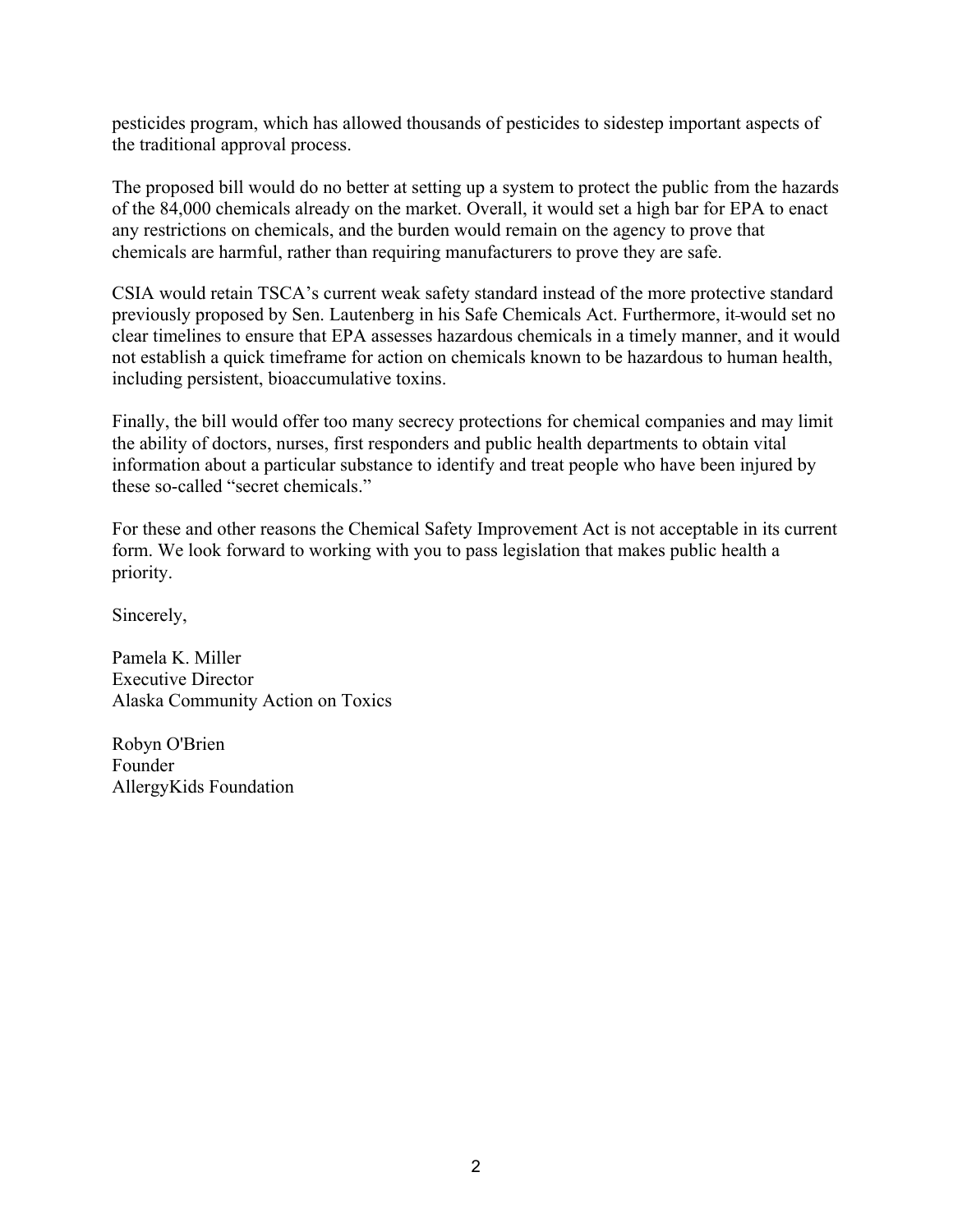Linda Reinstein President Asbestos Disease Awareness Organization

Jay Feldman Executive Director Beyond Pesticides

Annie Sartor Policy and Campaigns Coordinator Breast Cancer Action

Jeanne Rizzo President Breast Cancer Fund

Catherine A. Porter Policy Director California Healthy Nail Salon Collaborative

Sean Moulton Director, Open Government Policy Center for Effective Government

Lois Gibbs Executive Director Center for Health, Environment & Justice

Barbara Warren Executive Director Citizens' Environmental Coalition

Davis Baltz Precautionary Principle Project Director Commonweal

Judy Braiman President Empire State Consumer Project

Ken Cook President Environmental Working Group